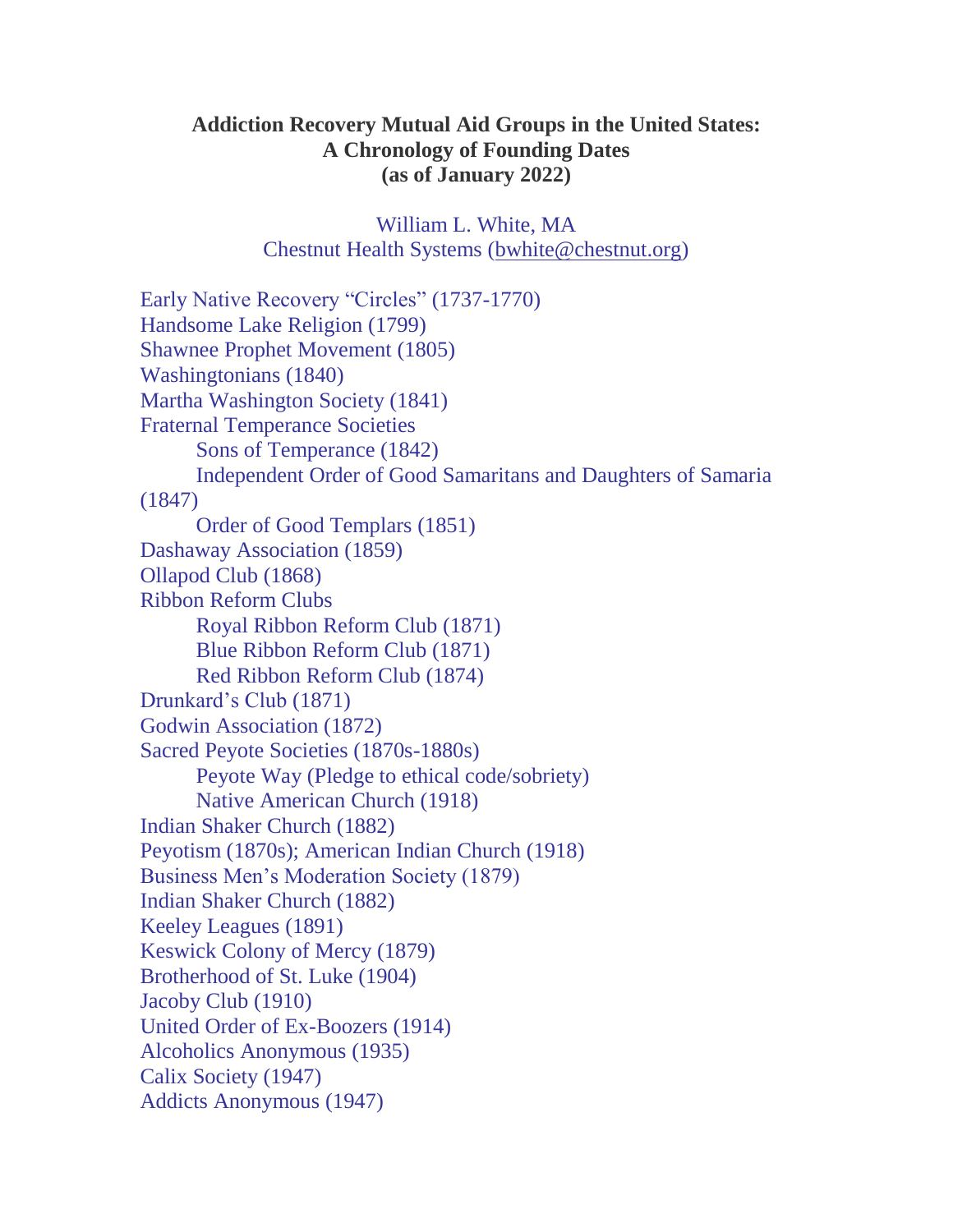Alcoholics Victorious (1948) International Doctors in Alcoholics Anonymous (1949) NOTROL Group (in Federal penitentiary in Lorton, VA)(1950) Al-Anon (1951) Habit Forming Drugs (1951) Hypes and Alcoholics (early 1950s) Narcotics Anonymous (NY) (1950) Narcotics Anonymous (CA) (1953) Alateen (1957) Synanon (1958) International Conference of Young People in AA (1958) All Addicts Anonymous (originally meeting as the "Nut Club")(1959) Nar-Anon (1967) Recovered Alcoholic Clergy Association (of the Episcopal Church) (1968) Potsmokers Anonymous (1968) Families Anonymous (1971) Drug Abusers Anonymous (1972) Caduceus Group (recovery support meetings for physicians and other health professionals; 1973) Alcoholics Anonymous for Atheists and Agnostics ("Quad A") (1974) Pills Anonymous (1975) Women for Sobriety (1975) International Lawyers in Alcoholics Anonymous (1975) Birds of a Feather (pilots in A.A.)(1975) Alcoholics for Christ (1977) Overcomers Outreach (1977) Adult Children of Alcoholics (1978) Jewish Alcoholics, Chemically Dependent People and Significant Others (JACS, 1979) Intercongregational Addictions Program (1979) Liontamers Anonymous (1980) Chemically Dependent Anonymous (1980) Psychologists Helping Psychologists (1980) American Atheists Alcohol Recovery Group (1980) Social Workers Helping Social Workers (1981) All Recoveries Anonymous (1981) The Red Road (1981) Cocaine Anonymous (1982) Dual Disorder Anonymous (1982) International Pharmacists Anonymous (1983/1984)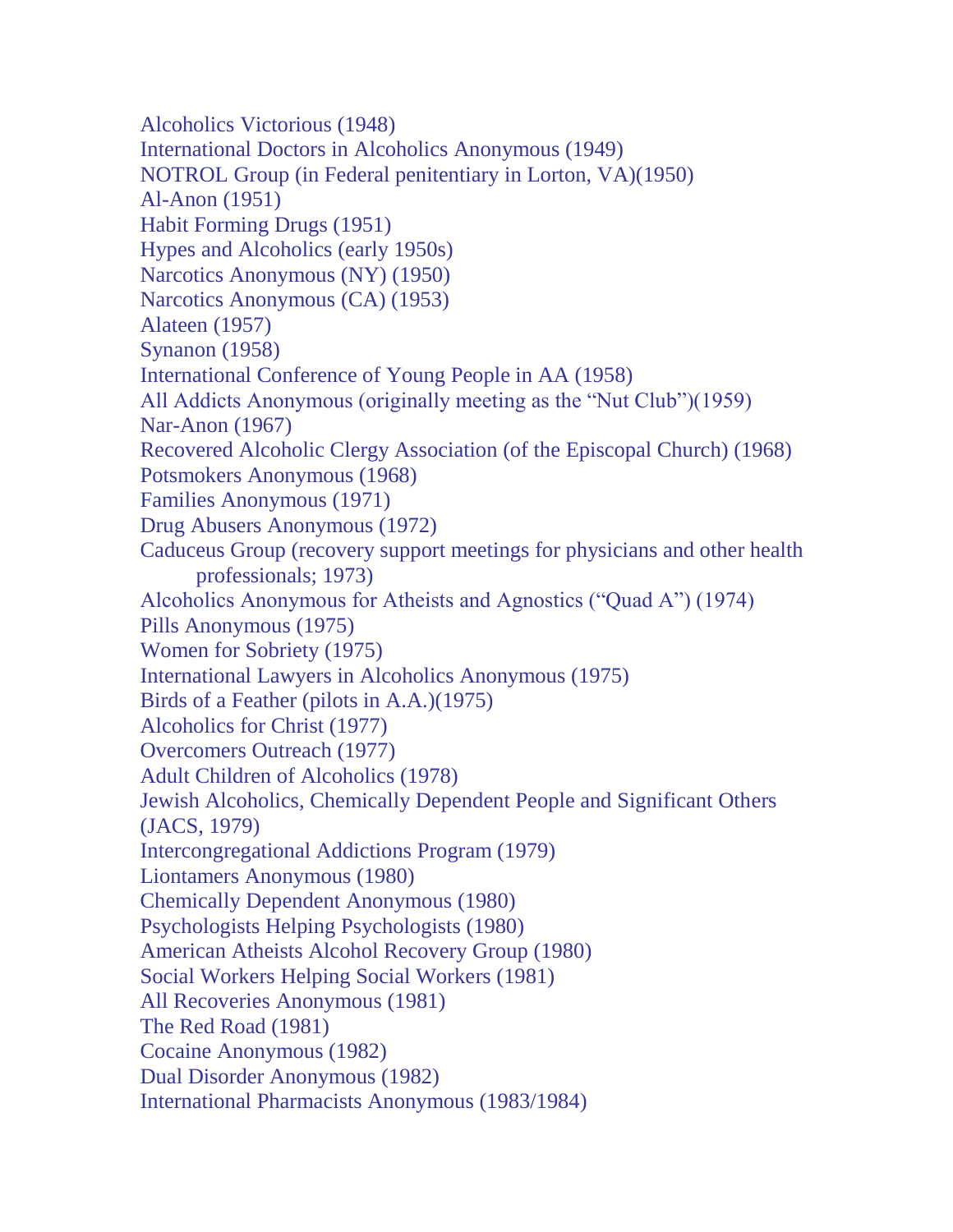Anesthetists in Recovery (1984) Nicotine Anonymous (1985) Secular Organization for Sobriety (1985) Free N'One (1985) Co-Anon (1985) Overcomers Outreach (1985) Co-Dependents Anonymous (1986) Addictions Victorious (1986) Rational Recovery (1986) Addicts Victorious (1987) Overcomers in Christ (1987) International Ministers and Pastors in Recovery (1988) International Nurses Anonymous (1988) Men for Sobriety (1988) Recovering Couples Anonymous (1988) Winners Community (1988/1993) Native American Wellbriety Movement (1981) Benzodiazepines Anonymous (1989) Double Trouble in Recovery (1989) Millati Islami (1989) Marijuana Anonymous (1989) Fellowship of Recovering Lutheran Clergy (1990) Veterinarians in Recovery (1990) Celebrate Recovery (1991) 4<sup>th</sup> and 5<sup>th</sup> Step Groups (1991 Mexico; First U.S. group 1992) Methadone Anonymous (1991) Christians in Recovery (1992) 16 Step Empowerment & Discovery Groups (1992) Moderation Management (1994) Self Management and Recovery Training--SMART Recovery (1994) One Church—One Addict (1994) Crystal Meth Anonymous (1995) Reformers Unanimous (1996) Clergy Recovery Network (1997) Dual Diagnosis Anonymous (1998) Prescription Drugs Anonymous (1998) Benzo (1999) LifeRing Secular Recovery (1999) Teen-Anon (1999) Moms Off Meth (1999)